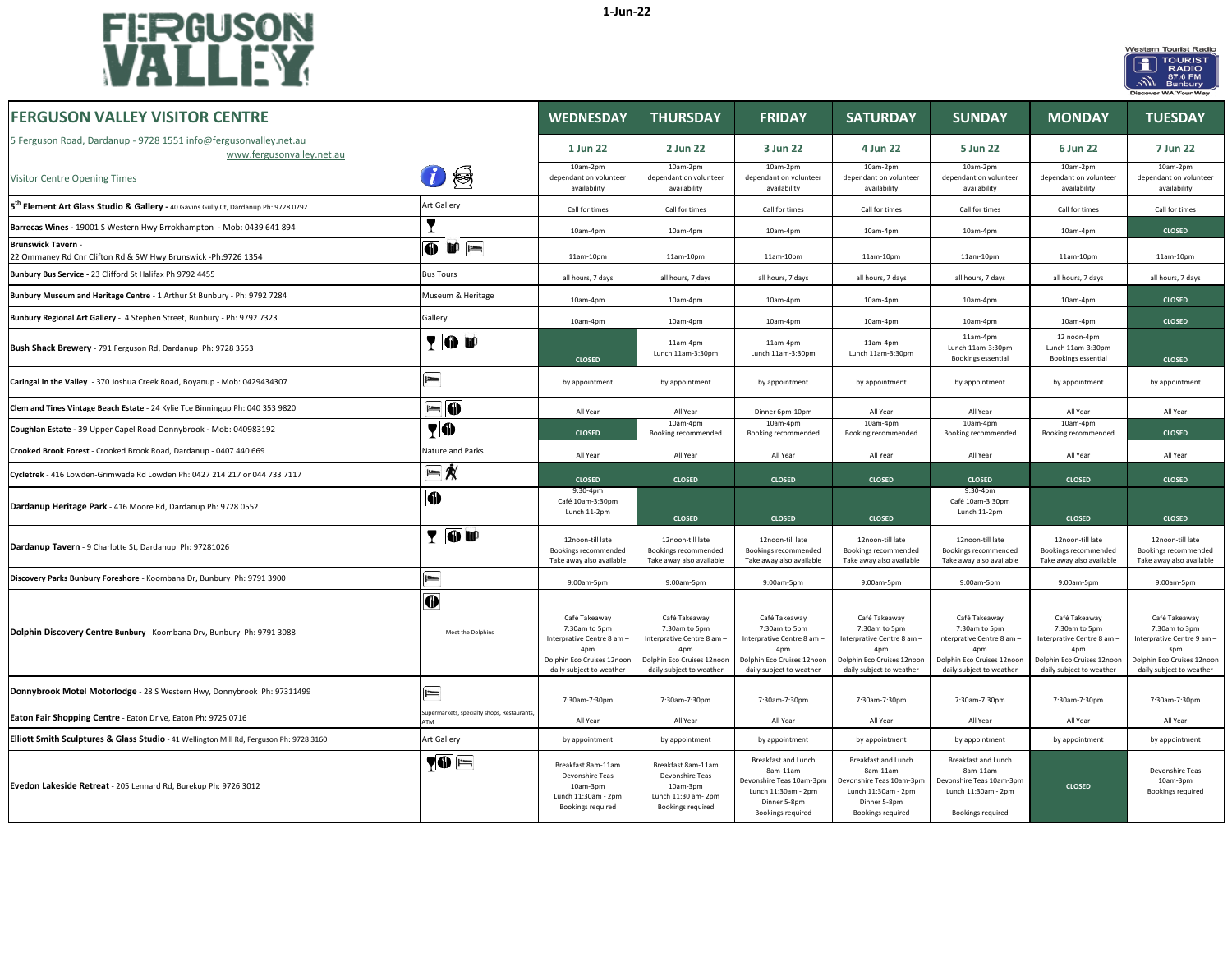| <b>FERGUSON VALLEY VISITOR CENTRE</b>                                                                 |                                          | <b>WEDNESDAY</b> | <b>THURSDAY</b>                       | <b>FRIDAY</b>                         | <b>SATURDAY</b>                       | <b>SUNDAY</b>                         | <b>MONDAY</b>    | <b>TUESDAY</b>   |
|-------------------------------------------------------------------------------------------------------|------------------------------------------|------------------|---------------------------------------|---------------------------------------|---------------------------------------|---------------------------------------|------------------|------------------|
| 5 Ferguson Road, Dardanup - 9728 1551 info@fergusonvalley.net.au<br>www.fergusonvalley.net.au         |                                          | 1 Jun 22         | 2 Jun 22                              | 3 Jun 22                              | 4 Jun 22                              | 5 Jun 22                              | 6 Jun 22         | 7 Jun 22         |
| Express Print - 108 Beach Rd, Bunbury Ph: 9721 3099                                                   | Services                                 | 8am-5pm          | 8am-5pm                               | 8am-5pm                               | <b>CLOSED</b>                         | <b>CLOSED</b>                         | 8am-5pm          | 8am-5pm          |
| Ferguson Falls Wines Café - 172 Pile Rd, Ferguson Ph: 9728 1616                                       | $\P\Phi$                                 | <b>CLOSED</b>    | <b>CLOSED</b>                         | 10am-4pm<br>Bookings recommended      | 10am-4pm<br>Bookings recommended      | 10am-4pm<br>Bookings recommended      | <b>CLOSED</b>    | <b>CLOSED</b>    |
| Ferguson Farmstay - 930 Henty Rd, Henty Ph: 9728 1392                                                 | $\equiv$                                 | Accom all year   | Accom all year                        | Accom all year                        | Accom all year                        | Accom all year                        | Accom all year   | Accom all year   |
| Ferguson Hart Estate - Cnr Pile Rd & Gardincourt Drv, Henty Mob: 0407007247 or 0417930622             | $\equiv$                                 | By Appointment   | By Appointment                        | By Appointment                        | By Appointment                        | By Appointment                        | By Appointment   | By Appointment   |
| Ferguson Valley Pop Up Weddings - M: 0417 837 729                                                     | Weddings, Venue, Photography             | By Appointment   | By Appointment                        | By Appointment                        | By Appointment                        | By Appointment                        | By Appointment   | By Appointment   |
| Glen Mervyn Lodge - 1660 Preston-Collie Road, Mumballup Mob: 0428 395 328                             | F ∦ ₩ 4                                  | All Year         | All Year                              | All Year                              | All Year                              | All Year                              | All Year         | All Year         |
| Green Door Wines - 1090 Henty Rd, Henty Mob: 0413 650 995                                             | <b>TO</b>                                | <b>CLOSED</b>    | 11am-4.30pm -<br>Bookings recommended | 11am-4.30pm -<br>Bookings recommended | 11am-4.30pm -<br>Bookings recommended | 11am-4.30pm -<br>Bookings recommended | <b>CLOSED</b>    | <b>CLOSED</b>    |
| Hackersley Estate Wines - 1133 Ferguson Rd, Ferguson Ph: 9728 3033                                    | $\P$ 0                                   | <b>CLOSED</b>    | 10am-4pm                              | 10am-4pm                              | 10am-4pm                              | 10am-4pm                              | <b>CLOSED</b>    | <b>CLOSED</b>    |
| Harris River Estate - 442 Harris River Rd, Collie Ph: 9734 4042                                       | $\P\overline{\mathbf{0}}$ $\blacksquare$ | 12noon -3:30pm   | 12noon -3:30pm                        | 12noon -3:30pm                        | 12noon -3:30pm                        | 12noon -3:30pm                        | <b>CLOSED</b>    | <b>CLOSED</b>    |
| Ha Ve Harvey Cheese - 11442 South Western Hwy, Wokalup Ph: 9729 3949                                  | ů0                                       | 9.30am-5:00pm    | 9.30am-5:00pm                         | 9.30am-5:00pm                         | 9.30am-5:00pm                         | 9.30am-5:00pm                         | 9.30am-5:00pm    | 9.30am-5:00pm    |
| Henty Lodge - 646 Henty Rd, Henty Ph: 9726 3960 Mob: 0408 382 975                                     | $=$                                      | 8am-8pm          | 8am-8pm                               | 8am-8pm                               | 8am-8pm                               | 8am-8pm                               | 8am-8pm          | 8am-8pm          |
| Hidden Grove Retreat - 174 Chapman Rd, McAlinden Ph: 9732 2305                                        | $\overline{\phantom{a}}$<br>$=$          | 8am-6pm          | 8am-6pm                               | 8am-6pm                               | 8am-6pm                               | 8am-6pm                               | 8am-6pm          | 8am-6pm          |
| Hinterland Escapes - M: 0400 865 019                                                                  | <b>Bus Tours and Charter</b>             | All Year         | All Year                              | All Year                              | All Year                              | All Year                              | All Year         | All Year         |
| Hope Springs Farm - 51 Eastern Rise, Ferguson Valley Mob: 0418 931 031                                | $=$                                      | By Appointment   | By Appointment                        | By Appointment                        | By Appointment                        | By Appointment                        | By Appointment   | By Appointment   |
| Ironcloud Wines - 1078 Henty Rd, Henty M: 0401 860 891                                                | Y                                        | By Appointment   | By Appointment                        | By Appointment                        | By Appointment                        | By Appointment                        | By Appointment   | By Appointment   |
| Hon James Hayward, MLA - Unit 2, 8 Cassowary Bend Eaton Ph: 97241181                                  | Services                                 | 8:30am-4:30pm    | 8:30am-4:30pm                         | 8:30am-4:30pm                         | <b>CLOSED</b>                         | <b>CLOSED</b>                         | 8:30am-4:30pm    | 8:30am-4:30pm    |
| Karrabilli Retreat - 310 Morrissey Road, Yabberup WA Mob: 0419910670                                  | Retreat                                  | By Appointment   | By Appointment                        | By Appointment                        | By Appointment                        | By Appointment                        | By Appointment   | By Appointment   |
| Kiosk at the Dam - Lot 56 Wellington Dam Rd, Worsley Ph: 9734 7521                                    | <b>ூ</b> ் ந∦∧                           | Camping all year | Camping all year                      | Camping all year                      | Camping all year                      | Camping all year                      | Camping all year | Camping all year |
|                                                                                                       | O                                        | <b>CLOSED</b>    | 9am-3pm                               | 9am-4pm                               | 9am-3pm                               | 9am-4pm                               | 9am-4pm          | <b>CLOSED</b>    |
| MaD Cycles - 2 Bryant Close, Bunbury Ph: 9791 7878                                                    | ණ්                                       | 9am-5:30pm       | 9am-5:30pm                            | 9am-5:30pm                            | 9am-1pm                               | <b>CLOSED</b>                         | 9am-5:30pm       | 9am-5:30pm       |
| Mazza Wines - 89 Trevena Road, Queenwood - M: 0417 258 888                                            | T                                        | by appointment   | by appointment                        | by appointment                        | by appointment                        | by appointment                        | by appointment   | by appointment   |
| Outback Horse Trails - 10 Graham Road, Cardiff WA M:0429476674                                        | $\mathbf{r}$                             | By appointment   | By appointment                        | By appointment                        | By appointment                        | By appointment                        | By appointment   | By appointmen    |
| Peppermint Grove Beach Holiday Park - 48 Peppermint Grove Road, Peppermint Grove Beach Ph: 0439737791 | ▄ <mark>▗</mark> ▗                       | <b>CLOSED</b>    | 12pm-6pm                              | 12pm-6pm                              | 8:30am-6pm                            | 8:30am-1pm                            | 9am-3pm          | <b>CLOSED</b>    |
| Peppermint Lane Lodge - 351 Wellington Mill Rd, Wellington Mills Ph: 0447 266 885                     | $=$                                      | All Year         | All Year                              | All Year                              | All Year                              | All Year                              | All Year         | All Year         |
| Picnic Cheer - Myalup WA M:0423764027                                                                 | Services/Unique<br>Experience            | By appointment   | By appointment                        | By appointment                        | By appointment                        | By appointment                        | By appointment   | By appointmen    |
| Preston Valley Store - 1409 Donnybrook-Boyup Brook Road, Lowden Ph: 97321428                          | <b>TE</b> Suiquor outlet                 | 7am-6pm          | 7am-6pm                               | 7am-7pm                               | 8am-7pm                               | 8am-6pm                               | 7am-6pm          | 7am-6pm          |